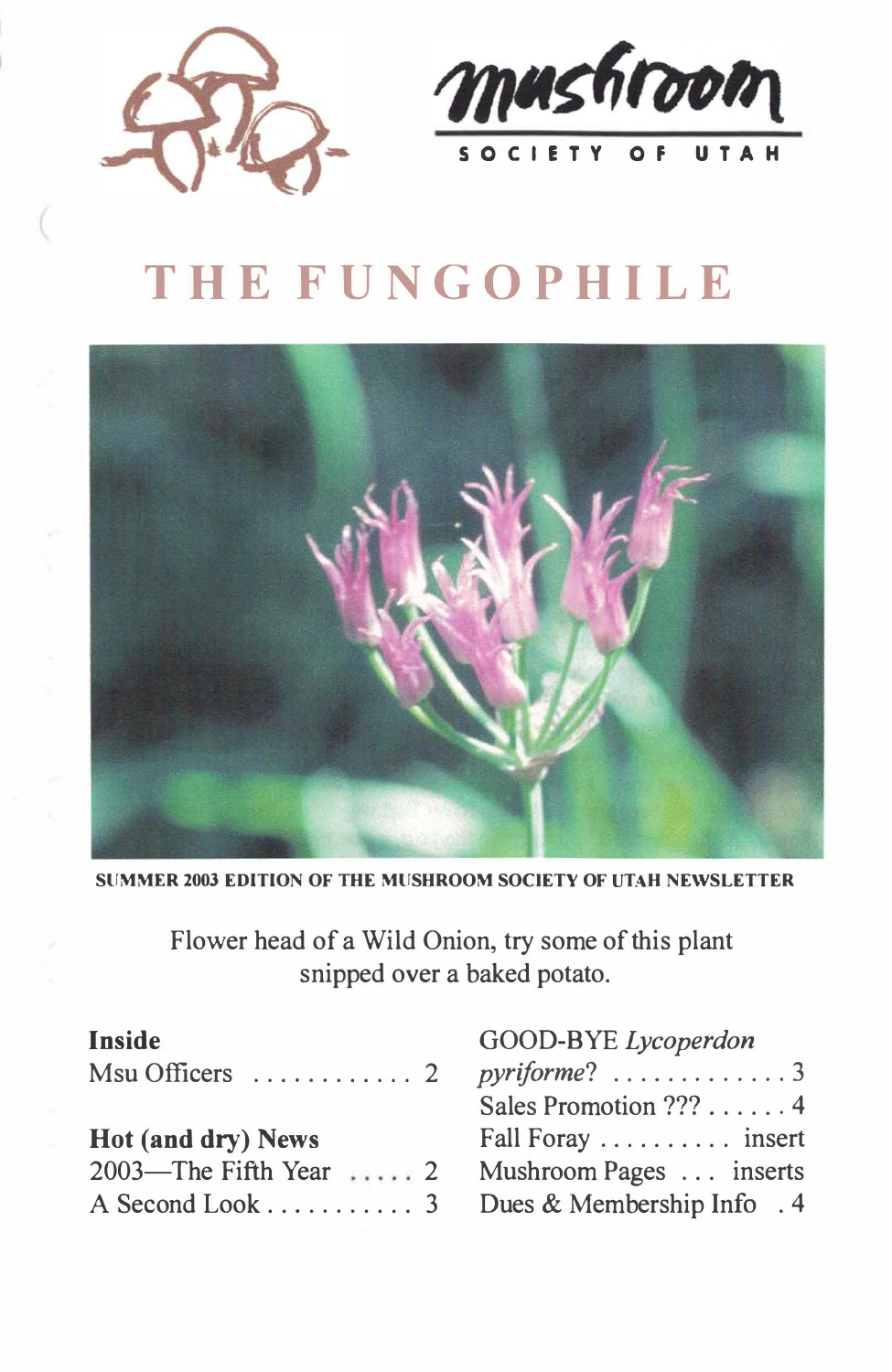#### MSU Officers

President Mark Cannon 466-5124

Vice President Jared Haselton 277-4881

**Secretary** Don Johnston 942-0637

Treasurer Art Dyck 553-1697

Membership Secretary Ronna Conlon 486-2717 **Directors** Ardean Watts 581-1931 Sherman Brough 943-6183

**Letters to the Editor may be addressed to MSU Fungophile, 2373 East 6660 South, Salt Lake City, UT 84121. MSU Fungophile is published by the Mushroom Society of Utah and is mailed to all current members. To become a member or to renew your membership, please complete the form on the back cover and return it with your check**  to MSU.

# 2003—The Fifth Year

The fifth year of drought, that is. Another year of **dry** and hot weather has helped to dampen (dampen ???) the spirits of western mycophiles and, as this newsletter is being prepared, Utah is well on it's way to having the hottest July on record. In spite of the heat, MSU members have had a surprisingly good year. Our April 19 foray (the first attempt at an April outing in several years) was at least a modest success. MSU foray participants separated into two groups. One group traveled to the area west of the airport while the other group went to investigate the Jordan River Parkway in the vicinity of 4800 South. Although still a little early in the year, a few mushrooms were collected: *Agaricus bitorquis, Agaricus sp., Coprinus micaceus,* C. *atramentarius, Flammulina velutipes, Hebeloma sp., Pleurotus sp.,* one small specimen of *Stropharia semiglobata,* and several specimens of "yellow" morels from the *Morchel/a esculenta* group were typical of finds reported from one or both locations.

It certainly would be fair to call our May 17 foray to Millcreek canyon a slice of"morel heaven." After a slow start hunting along the road by the upper canyon gate, the group moved up to the terraces area where everyone who wanted morels *got* morels. Baskets, buckets, and bags were brimming with beautiful "black" morels from the *Morchella elatalangusticepslconica*  complex by lunchtime. As an added bonus, *Coprinus comatus,* fresh and in large multi-pound quantities, was fruiting around the concrete picnic table pads. What a pleasure to see so many smiles on so many faces!

If you don't remember the last time it rained on a MSU foray, then you must not have been in Big Cottonwood canyon on June 21. A cool misty moist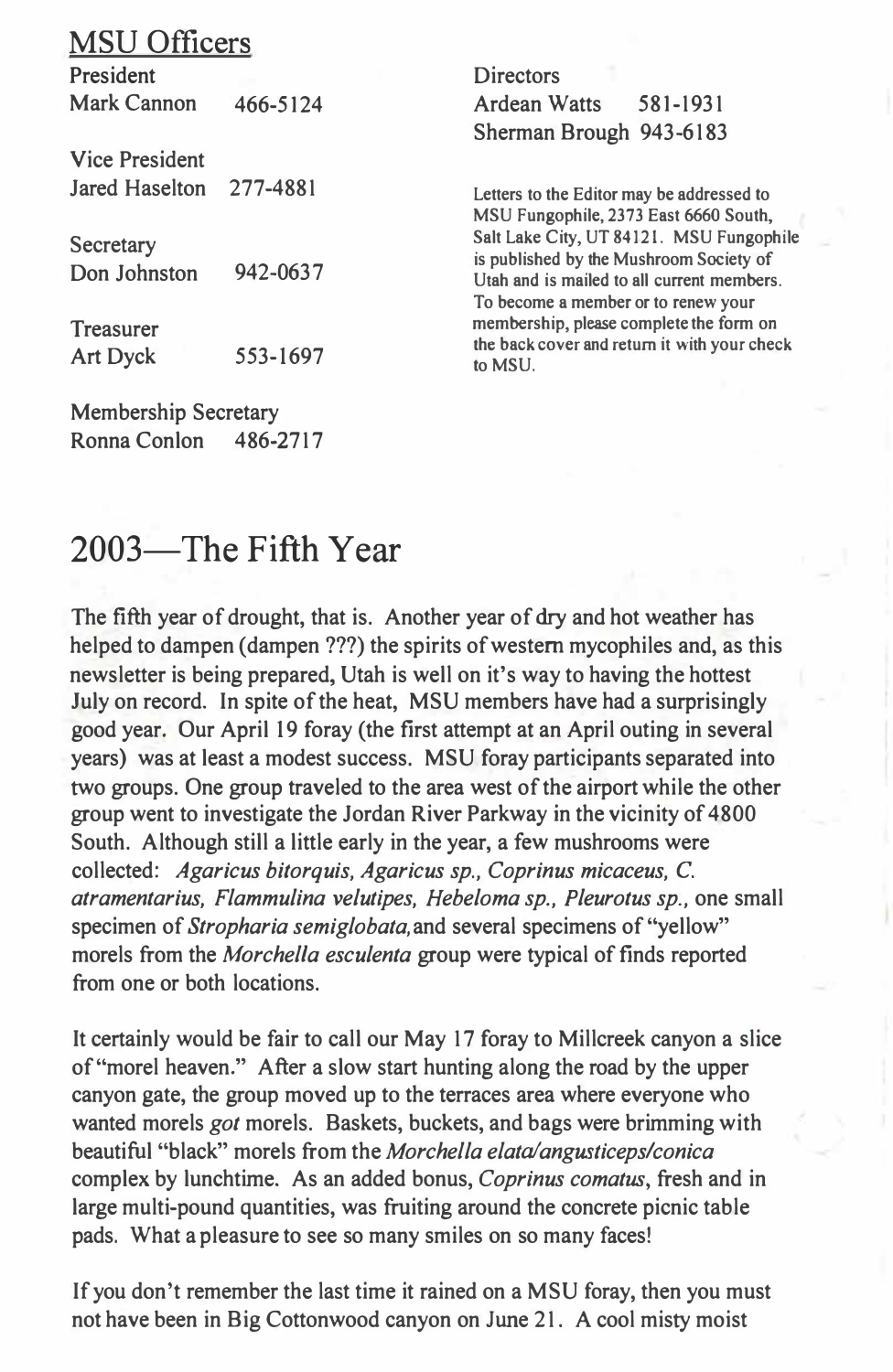morning was perfect for collecting a fine sampling of western snowbank and spring mushrooms: *Caloscypha fulgens, Clitocybe albirhiza, Collybia sp., Cortinarius sp., Crepidotus sp., Discina perlata, Guepiniopsis alpina, Hygrophorus marzuolus, Lyophyllum montanum, Plectania nannfe/dtii, Pycnoporellus alboluteus, Tyromyces leucospongia,* and a few LBM's. The big news of the day was the massive fruitings of *Gyromitra gigas.* Those who are not intimidated by this mushroom were able to collect all that they could use and more. It was an impressive thing to find patch after patch of a halfdozen or more large specimens in prime condition. Also worthy of note were several small discomycetes found on twigs and dead grass. Those with good eyes and/or a hand lens were treated to the fabulous sight of tiny cups in orange, chartreuse, lime green and yellow, all of which, sadly, have gone unidentified.

July 19, Mirror Lake foray can be summed up simply: hot, dry, and surprisingly unproductive. Not to complain, but it's a good thing the Mirror Lake area is worth visiting for its beauty alone because it's a long way to go to find only a couple of small specimens of *Gym no pi/us sp.* (X2), *Leccinum fibrillosum, Suillus brevipes,* and one collection of the Myxomycete *Lycogala*  epidendrum. Oh, well. The forecast is for cooler temperatures with afternoon and evening thundershowers. Let's hope that turns out to be the case for the next month-or two. Happy Hunting,

**)Mark** 

)

#### **A Second Look**

Later in the same day it has been reported that a few boletus edulis were found along the North end of the Mirror Lake road, toward Evanston. It would appear the Northern side of the slope had received a bit more moisture than the rest of the Uinta's. One lucky mushroom hunter has two gallon bags of 'dried' porcini towards the 2003 collection.

# **GOOD-BYE** *Lycoperdon pyriforme?*

Most of us have collected the common edible *Lycoperdon pyriforme.* In our ) mountains, this approximately l" pear shaped whitish (when young) puffball is found in the summer and fall. The attachment of this mushroom to decaying coniferous and deciduous wood substrates by prominent ropey mycelial strands is a distinctive identifying feature. In one of the latest examples of things to come, DNA studies of *L. pyriforme* suggest a wide genetic separation between this mushroom and other members of the genus *Lycoperdon.* Based on these analyses, researchers Dirk Kruger and Hanns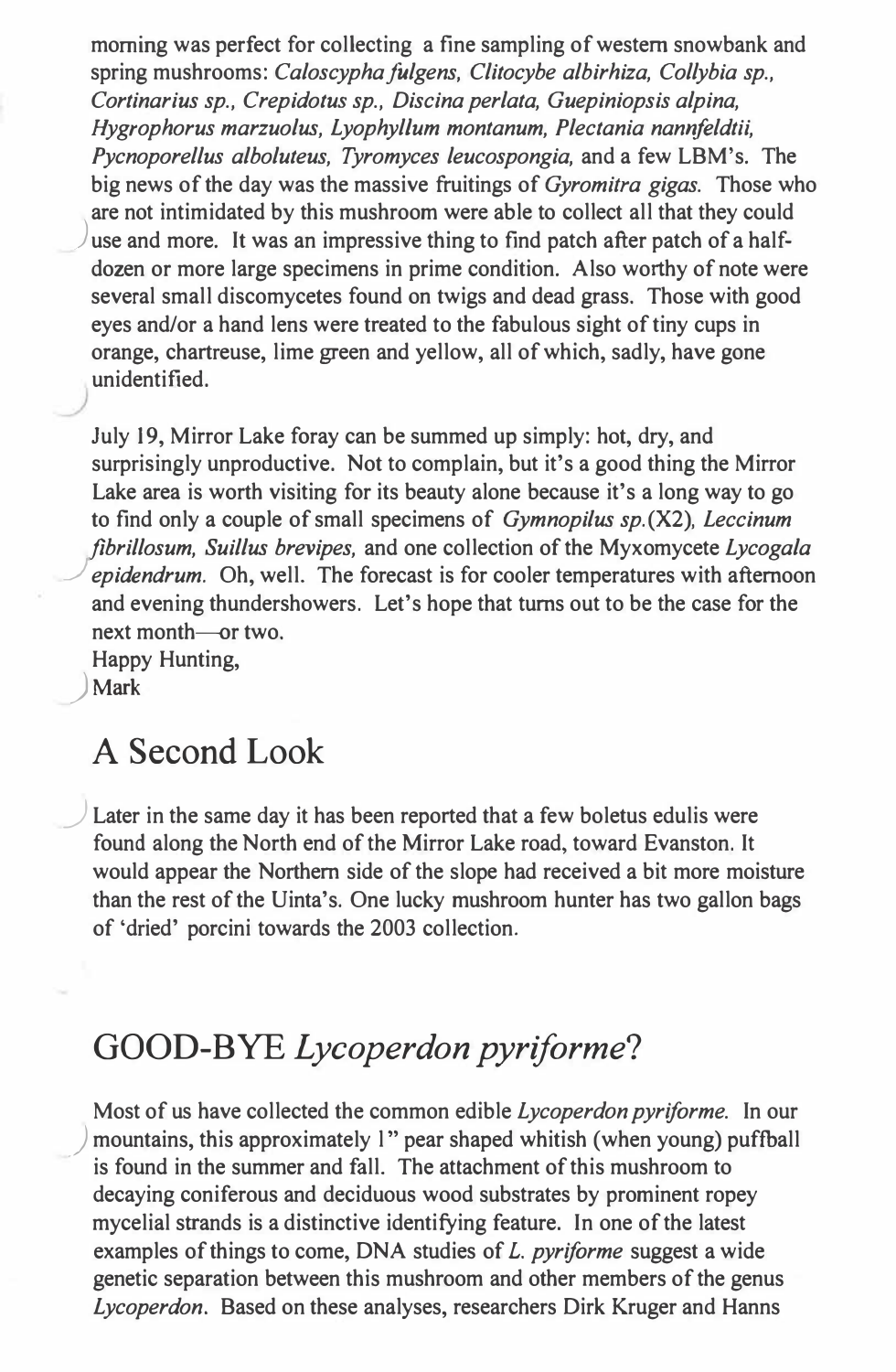Kreisel have proposed transferring L. pyriforme to the wood-inhabiting genus Morganella. The new name would be Morganella pyriformis. Feel free to continue calling it "the pear-shaped puffball," but be advised that, as this type of research into the kingdom Fungi continues, old genera will be split and new genera will be proposed, species will be re-assigned to new taxonomic homes and names will change. Even with new names or baffling reassignments, the mushrooms are still the same mushrooms, and we would do well to welcome these changes as indications of an ultimately beneficial and increasingly sophisticated understanding of the relationships between species.

### A sales promotion on Porcini???

For those who have had enough competition in the sport of hunting for Boletus edulis, the Costco store on 53<sup>rd</sup> South, at times, has dried porcini available for \$8.99 for 7 ounces, in a plastic bottle. The product is imported from China. I've not tried it, so I don't know if it's any different from our own variety, but it might be worth a try at that price. I've seen it at Granado's for \$50.00 a pound. In Switzerland it reportedly sells for around \$300.00 per pound.

#### Joining MSU

\$15 Family Membership in MSU \$47 Family Membership plus membership in NAMA \$30 Student Membership in MSU and NAMA

| Name    |              |     |       |
|---------|--------------|-----|-------|
| Address |              |     |       |
| City    | <b>State</b> | Zip | Phone |

Family membership includes all members of your household. Make check payable to MSU and send to: Ronna Conlon, Membership Secretary, Mushroom Society of Utah, 143 East Gregson, Salt Lake City, Utah 84115-3818. Any questions, you can reach Ronna at (801) 486-2717.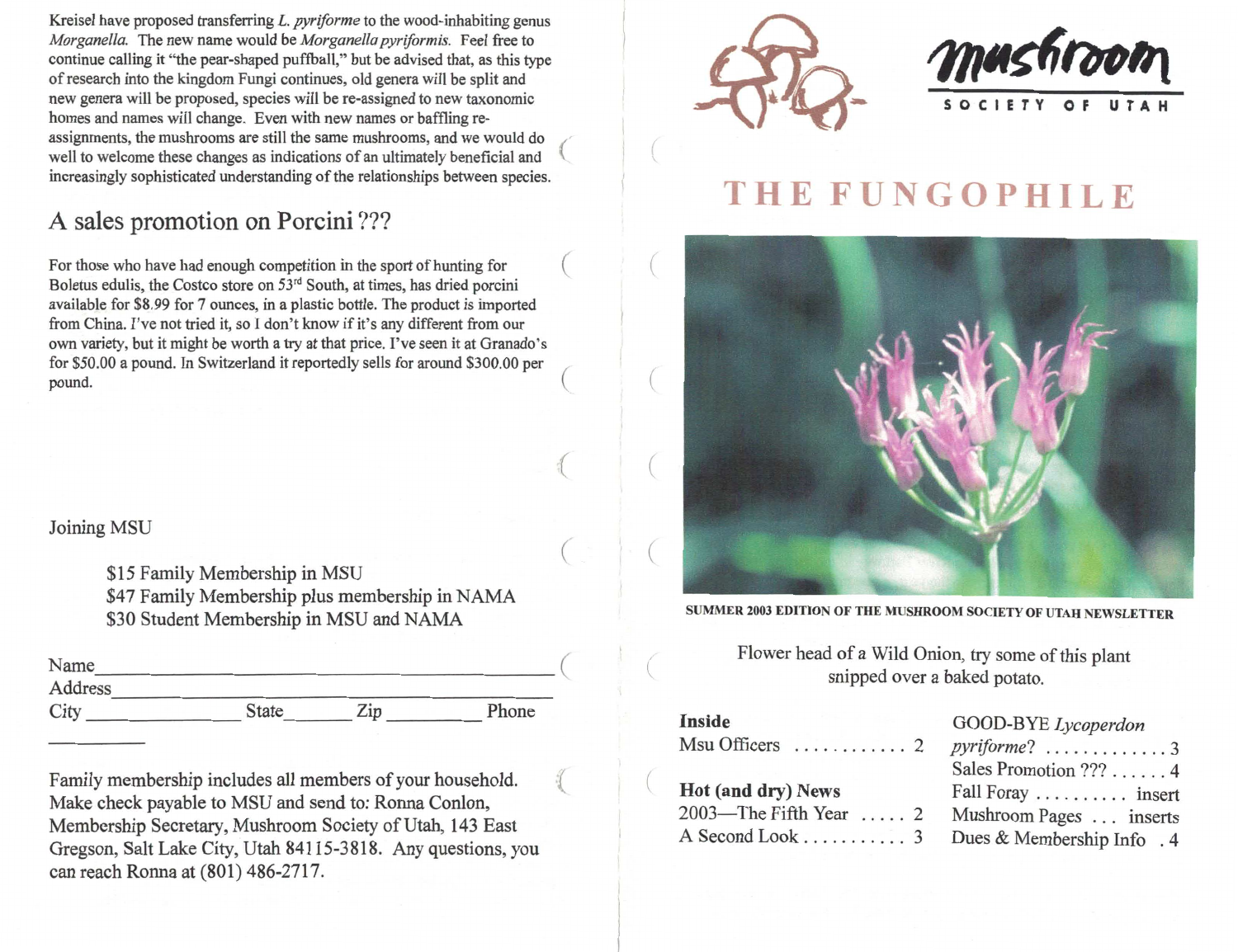



Annual Fall Foray to the High Uinta's August 22, 23, & 24, 2003

Francis Town Hall ½ Block South of the stoplight Francis, Utah

Mushroom display  $r_{\text{rancis}}$  is located 2 miles South of .unas. Kamas is 45 minutes from Salt Lake City. Take 1-80 East to exit 148 Denver/Heber), take highway 40 East 2 miles to exit 4 ark City/Kamas). Follow signs to  $r$ amas. Turn right at first intersection in Kamas, go 2 miles South to Francis. The display will  $\cdot$   $\circ$  open to the public till 9:00 PM *.1* Friday and Saturday, and till noon on Sunday.

Orientation classes We will have classes to give the sics on when and where to find .. mshrooms.

Mushroom contest For the kids. Prizes for the most colorful, most unique, and smallest.

Guided Mushroom Hunts Members of MSU who are familiar with the area will conduct guided tours with small groups into the Wasatch National Forest along the Mirror Lake highway.

Group Camping We will not be reserving a group campground this year. There will be a group of individual campers staying at Cobblerest Campground. This will strictly be on a first come, first served basis. Cobblerest is located about 20 miles up the Mirror Lake Highway.

| Name                           | -Detach here and mail before August 15 <sup>th</sup> ----------------------<br># of Adults |
|--------------------------------|--------------------------------------------------------------------------------------------|
| Children \$                    |                                                                                            |
| ddress                         |                                                                                            |
| $city$ , State, Zip            |                                                                                            |
|                                | Total enclosed (do not send cash if mailing registration) \$                               |
| $\Box$ Members \$12 per adult, |                                                                                            |
|                                | $\Box$ Nonmembers \$18, under 18 free when with an adult.                                  |
|                                | □ Save \$\$, Join MSU now and pay the member price for the foray.                          |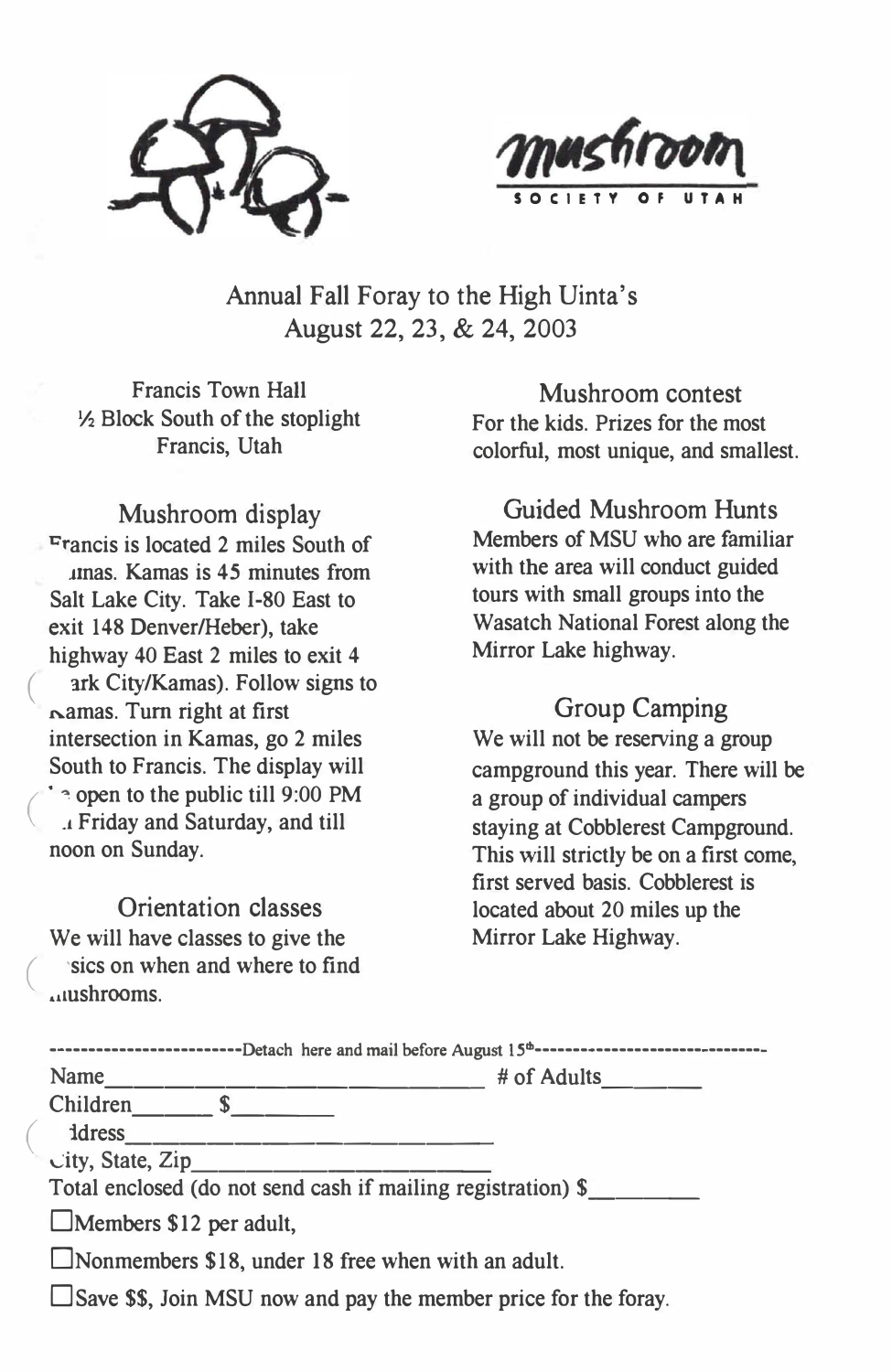# **Mushroom Hunts**

Whether you go on a guided field trip or freelance, the following items are recommended:

1. Waxed paper or paper bags, for wrapping your collections.

2. Trowel, for digging up mushrooms.

3. Pencil and Notebook, for notes on surrounding conditions.

4. Basket or Daypack, for carrying your equipment and collections.

5. Lunch or snacks, canteen.

6. Field Guide, MSU recommends the 'Peterson Field Guide to Mushrooms', by Kent H. Mcknight/Vera B. Mcknight; 'Mushrooms Demystified' by David Arora., or 'Mushrooms of Utah' by Don Johnston.

Foray Schedule Friday, August 22, 2003 5 :00 PM Organize display Make check payable to MSU Send check and registration form to:

Saturday, August 23 9:30 AM Orientation Class for novices

> Guided mushroom hunts Mushroom identification Display open to public Mushroom contests

6:30 Potluck dinner at the Francis Town Hall Sunday, August 24 Informal review and discussion

MSU c/o Art Dyck 847 East Canyon Breeze Lane Draper, UT 84020

For further information phone Mark Cannon at 801-466-5124 or Don Johnston at 801-942-0637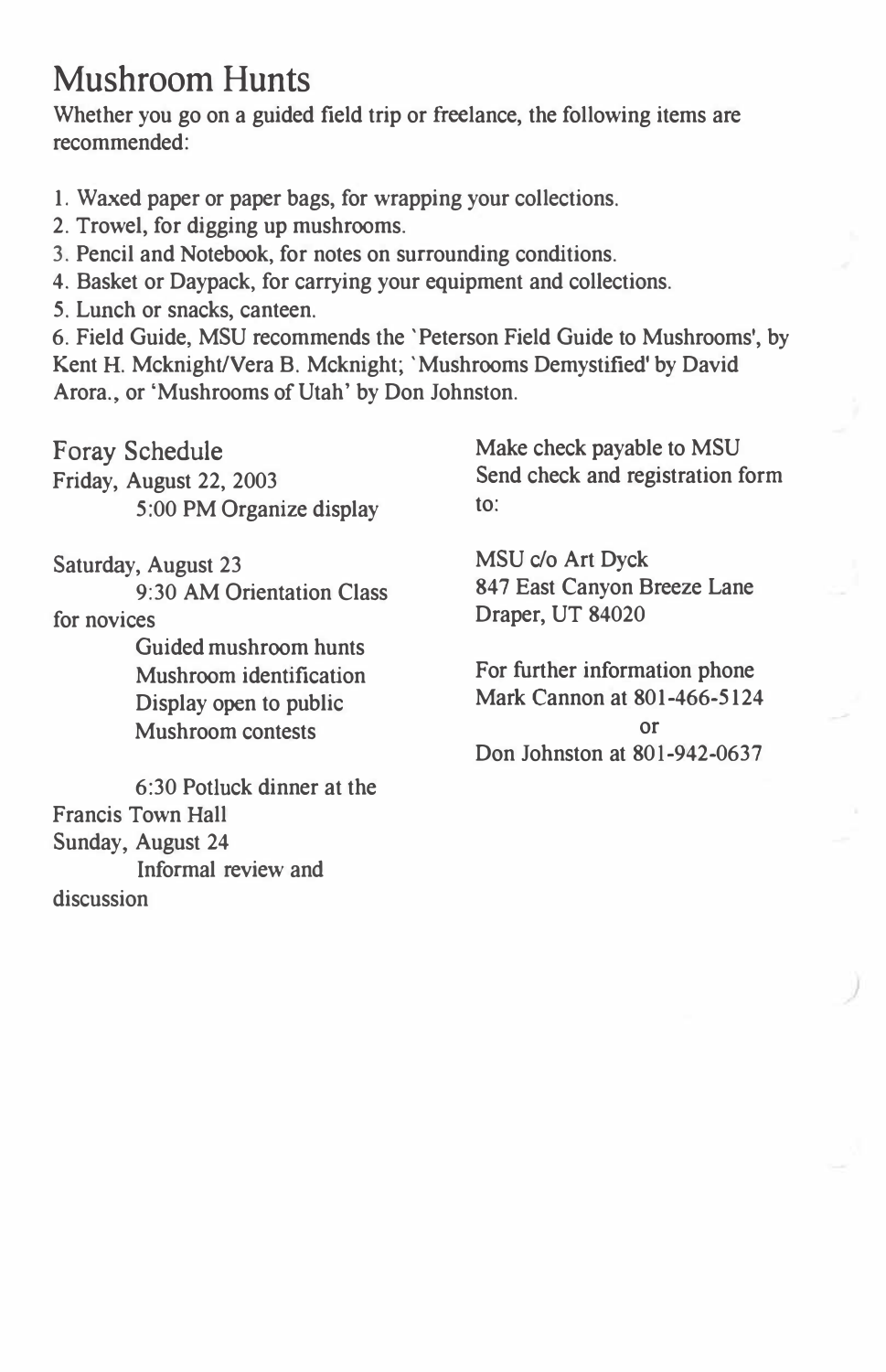| Species                  | spore color  | date published |
|--------------------------|--------------|----------------|
| Calocypha fulgens        | hyaline      | 07 02          |
| Discina perlata          | hyaline      | 01 02          |
| Gyromitra gigas          | hyaline      | 01 02          |
| Morchella elata          | hyaline      | 01 02          |
| Scutellinia scutellata   | hyaline      | 11 02          |
| Verpa bohemica           | hyaline      | 04 02          |
| Amanita vaginata         | white        | 07 03          |
| Armillariella mellea     | white        | 01 02          |
| Auricularia auricula     | white        | 01 02          |
| Cantharellus cibarius    | white        | 01 02          |
| Clitocybe albirhiza      | white        | 04 02          |
| Flammulina velutipes     | white        | 01 02          |
| Hohenbuehelia petaloides | white        | 07 02          |
| Laccaria laccata         | white        | 07 02          |
| Lentinellus montanus     | white        | 01 02          |
| Lyophyllum montanum      | white        | 01 02          |
| Marasmius oreades        | white        | 01 02          |
| Pleurotus ostreatus      | white        | 01 02          |
| Pycnoporellus alboluteus | white        | 04 03          |
| Russula emetica          | white        | 01 02          |
| Guepiniopsis alpinus     | yellowish    | 07 02          |
| Cryptoporus volvatus     | tan, pinkish | 04 03          |
| Ganoderma lucidum        | brown        | 11 02          |
| Leccinum insigne         | brown        | 04 02          |
| Sarcodon imbricatus      | brown        | 04 02          |
| Suillus brevipes         | brown        | 01 02          |
| Boletus edulis           | brown, olive | 01 02          |
| Calvatia booniana        | brown, olive | 07 02          |
| Conocybe lactea          | brown, cinn  | 04 03          |
| Pholiota destruens       | brown, cinn  | 1102           |
| Galerina autumnalis      | brown, rust  | 04 02          |
| Pholiota squarrosa       | brown, rust  | 07 02          |
| Agrocybe praecox         | brown, rich  | 02 02          |
| Agaricus campestris      | brown, dark  | 0703           |
| Coprinus atramentarius   | black        | 02 02          |
| Coprinus comatus         | black        | 04 02          |
| Coprinus micaceus        | black        | 04 02          |
| Panaeolus foenisecii     | black        | 07 03          |

This list represents all mushroom pages published in Mushrooms of Utah. Use it to verify you have all pages. You may also use it to sort your pages by spore color.